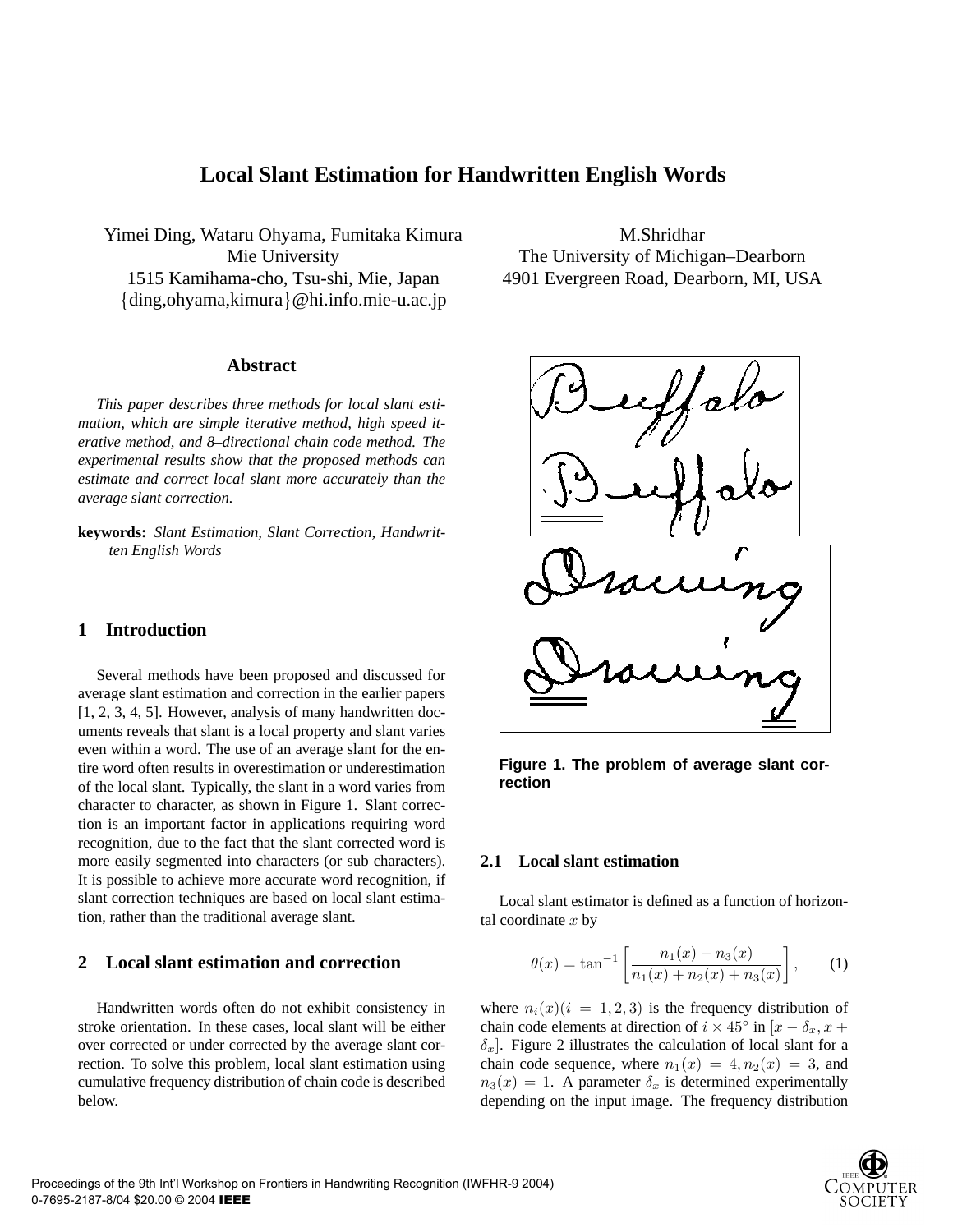

**Figure 2. Local slant**  $\tan \theta(x)$ 

 $n_i(x)(i = 1, 2, 3)$  can be calculated as follows:

$$
n_i(x) = s_i(x + \delta_x) - s_i(x - \delta_x - 1),
$$
 (2)

where  $s_i(x)$  is cumulative frequency distribution number of chain code elements at direction of  $i \times 45^\circ$  in [0, x], as shown in Figue 3.

Then  $tan \theta(x)$  is smoothed by the mean filter of adjacent three pixels. The local slant function  $tan \theta(x)$  for an input image before and after 10 times of smoothing are shown in Figure 4.

# **2.2 Local slant correction**

Shear transformation is then applied to correct the local slant.

$$
\begin{cases}\nx' = x + y \tan \theta(x) \\
y' = y\n\end{cases} \tag{3}
$$

where  $(x, y)$  and  $(x', y')$  are the coordinates of before and after the transformation respectively.

Due to the inequality  $|\tan \theta(x)| \leq 1$ , local slant estimation principlly causes underestimation too, as the average slant estimation does[4]. When the absolute of local slant exceeds 45◦, the estimate is no more correct and valid. To improve the accuracy of local slant estimation, three methods are discussed below.



**Figure 3. Example of frequency distribution of chain code**

# **3 Accuracy improvement of local slant estimation**

## **3.1 Simple iterative chain code method**

- 1. Apply border following to input binary image to detect the chain code.
- 2. Estimate the local slant using the cumulative frequency distribution of chain code, and smooth the local slant by mean filtering.
- 3. Apply the shear transformation (3) to the binary image to correct the local slant.
- 4. Apply  $3 \times 3$  mean filtering for smoothing jagged contours yielded by the shear transformation.
- 5. Repeat from 1 until the condition for convergence is satisfied.

In the experiment, estimation accuracy is improved by repeating the process of local slant estimation and correction for 2 or 3 times. However, by the simple iterative chain code method, required computation time for each iteration is not negligible because of the image processing for the local slant estimation, shear transformation and smoothing.

To reduce the processing time, high speed iterative chain code method, by which the local slant correction and the smoothing are applied to the chain code instead of the binary image, is proposed and described below.

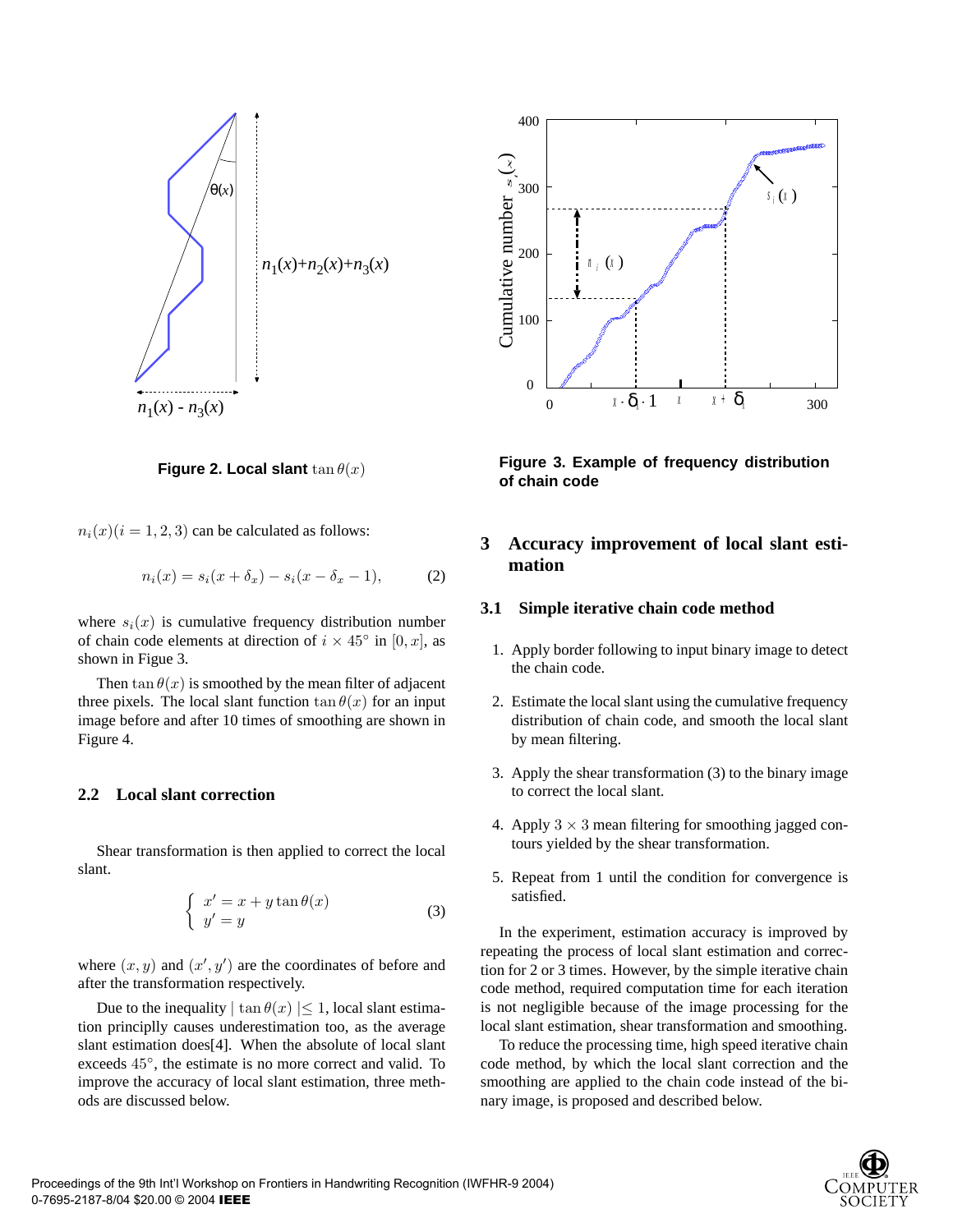

**Figure 4. Local slant function** tan θ(x) **before and after smoothing**

#### **3.2 High speed iterative chain code method**

- 1) Apply border following to (input) image to detect the chain code.
- 2) Estimate the local slant using the cumulative frequency distribution of chain code, and smooth the local slant by mean filtering.
- 3) If the condition for convergence is satisfied, go to step 6).
- 4) Apply the shear transformation to the chain code to correct the local slant.
- 5) Apply smoothing operation to the slant corrected chain code, go to 2).
- 6) Apply the shear transformation to the binary image to correct the total slant.
- 7) Apply  $3 \times 3$  mean filtering for smoothing jagged contours yielded by the shear transformation.

The smoothing for the chain code in step 5) is needed because of the same reason described in [4].

# **3.3 Local slant estimation by 8–directional chain code method**

Local slant estimator using 8–directional chain code is given by

$$
\tan \theta(x) = [(2n_1(x) + 2n_2(x) + n_3(x))
$$
  
- (n<sub>5</sub>(x) + 2n<sub>6</sub>(x) + 2n<sub>7</sub>(x))]   
 / [(n<sub>1</sub>(x) + 2n<sub>2</sub>(x) + 2n<sub>3</sub>(x)) + 2n<sub>4</sub>(x)  
+ (2n<sub>5</sub>(x) + 2n<sub>6</sub>(x) + n<sub>7</sub>(x))] (4)

where  $n_i(x)$  ( $i = 1 \sim 7$ ) is the frequency distribution of chain elements at direction i in the range  $[x - \delta x, x + \delta x]$ , and is calculated by formula (2). The term  $(2n_1(x) +$  $2n_2(x) + n_3(x)$  is the sum of horizontal projection of the element 1, 2, 3,  $(n_5(x) + 2n_6(x) + 2n_7(x))$  is the sum of horizontal projection of the element 5, 6, 7, and the denominator is the sum of vertical projection of the element 1 to 7.

### **4 Comparative experiments**

Postal word images, e.g. city, street names, from the "bha" database (handwritten address block data collected at Buffalo, New-York) were used in the following experiments.

#### **4.1 Comparison of local slant estimation accuracy**

Comparative results of local slant estimation accuracy by simple iterative chain code method, high speed iterative chain code method, and 8–directional chain code method are shown in Figure 5.

The local slant functions obtained by the simple iterative chain code method are shown in (b). Two of them are the local slant obtained in the first iteration (before and after smoothing), the other two are the local slant obtained in the second iteration (before and after smoothing), and the rest is the composed local slant function of the two iterations.

The local slant functions obtained by the high speed iterative chain code method are shown in (c).

The composed local slant by the simple iterative method, the composed local slant by the high speed iterative method, the local slant by the 8–directional method, and the average slant are shown in (d).

The result (d) shows that the local slant can be estimated more accurately by the three local slant estimation methods when compared with the average slant estimation. The result also shows that the local slant function of non-iterative 8–directional method is close to those of iterative methods with two iterations.

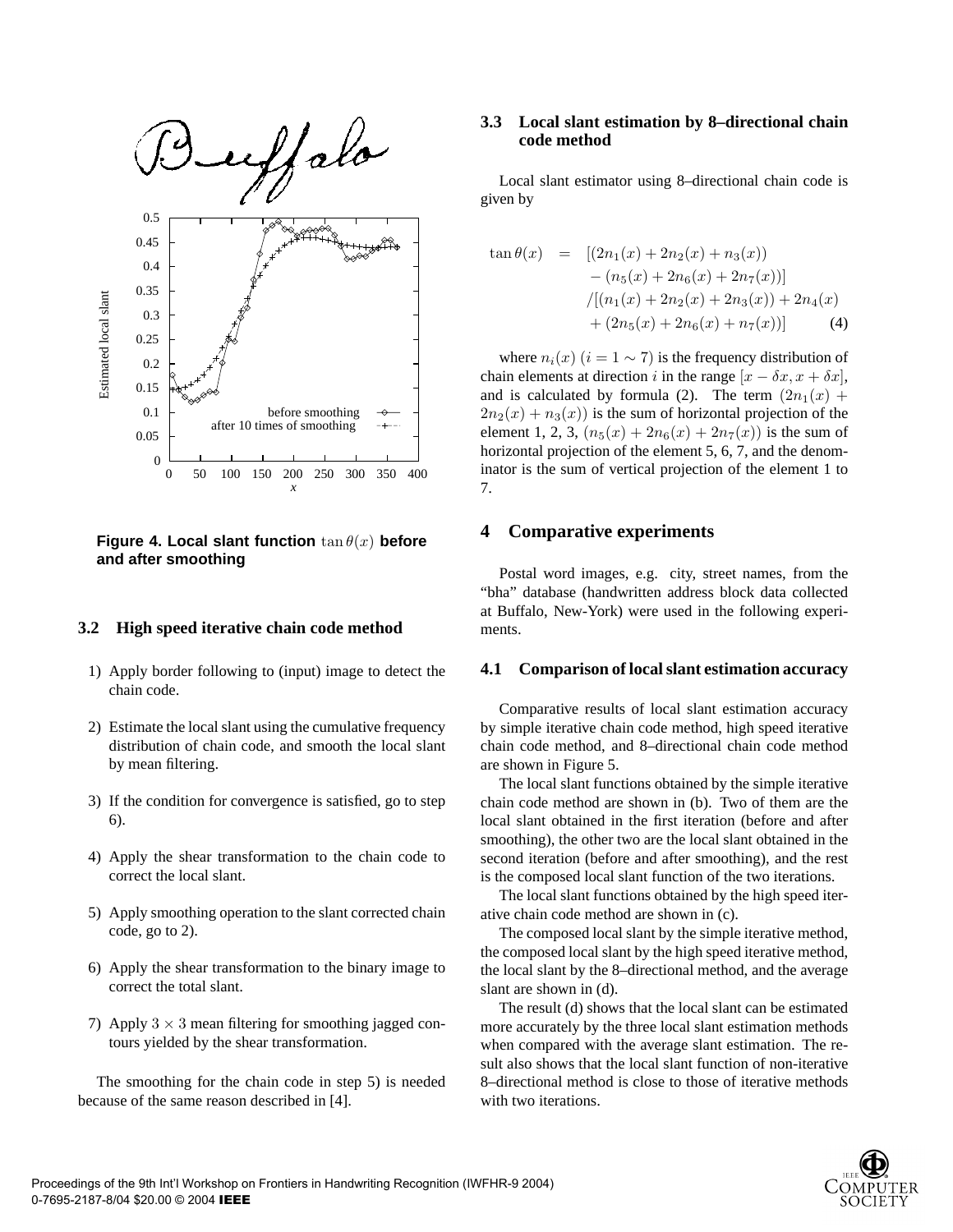

**Figure 5. Estimated local slant**  $\tan \theta(x)$ 

#### **4.2 Comparison of local slant correction**

Examples of local slant correction by the four methods are shown in Figure 6.

The first row shows an input image, the second row shows the result of average slant correction, the third row to the fifth row show the local slant corrected images by the simple iterative method, the high speed iterative method and the 8–directional method, respectively.

The results show that the local slant correction is more accurate than the average slant correction.

The slant corrected images by the high speed iterative method as well as the 8–directional method are better than those by the simple iterative method, because the shear transformation is applied only once in the high speed iterative method and the 8–directional method, while it is applied twice in the simple iterative method.

## **4.3 Evaluation and comparison of processing speed**

To compare the processing speed of the three local slant estimation methods, the input images are sheared from  $-50^\circ$  to  $50^\circ$  by every  $5^\circ$ . Then the processing time for local slant estimation and correction is measured.

Figure 7 shows the relationship between the number of iteration and the average processing time of the three local slant estimation methods for twenty word images. The figure also shows the processing time of simple iterative average slant estimation method [4], for comparison. Used CPU is a hyper SPARC 125MHz.

This figure shows that the processing time of the simple iterative method increases proportional to the number of iteration because the image processing for the local slant estimation, shear transformation and smoothing applied to

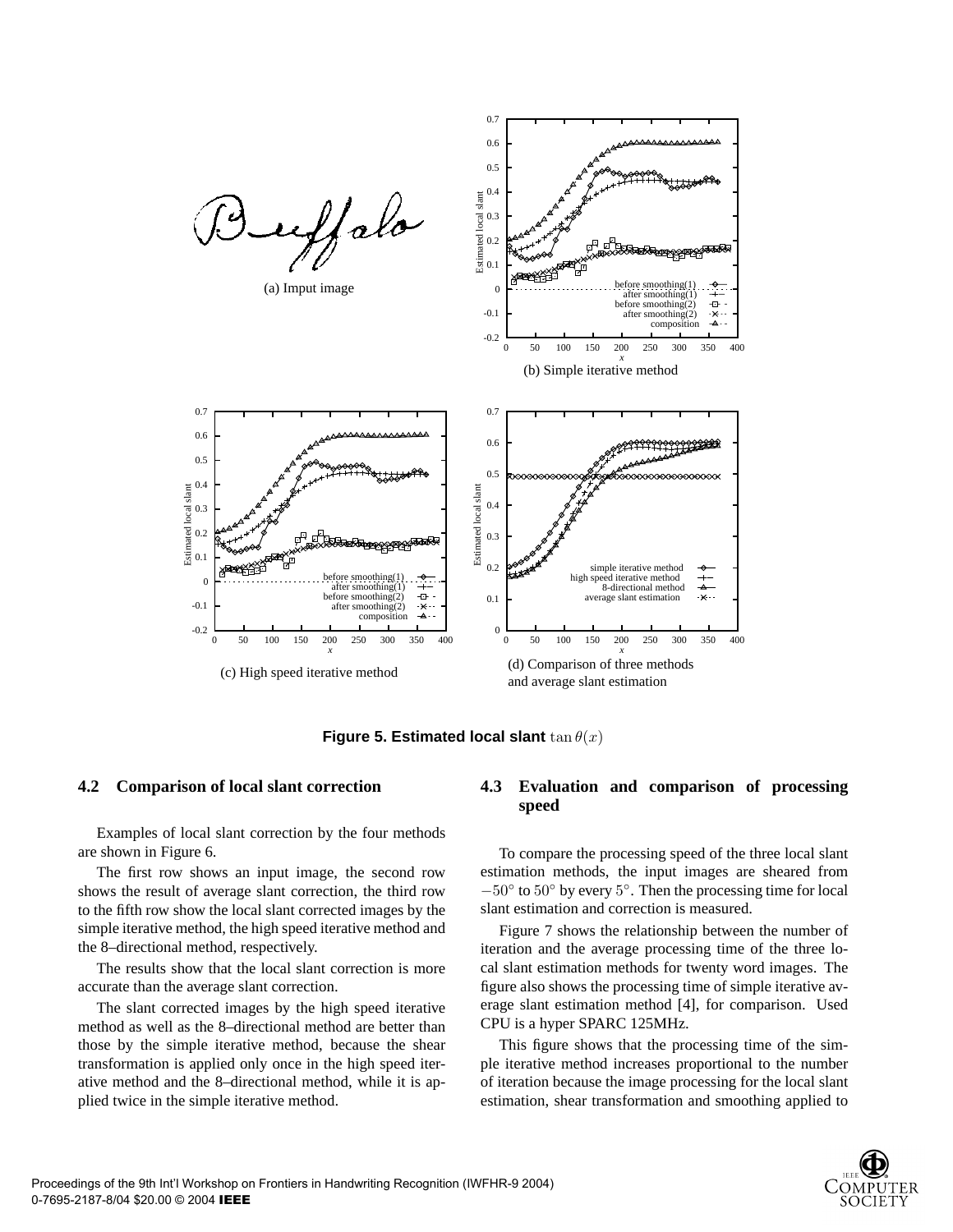

**Figure 6. Examples of local slant correction**